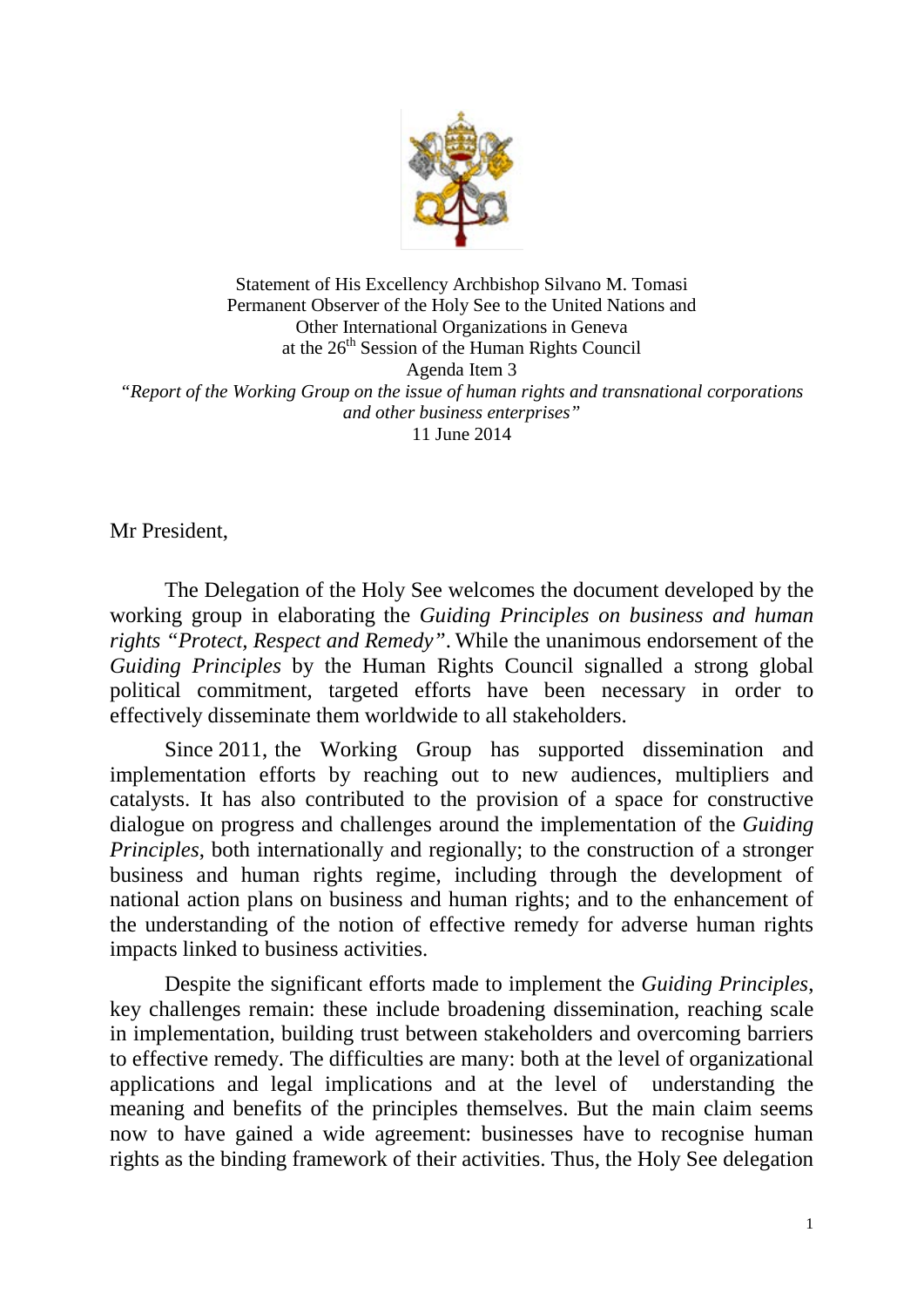welcomes the opportunity of taking another step in addition to the Working Group efforts to promote the *Guiding Principles*.

The ability of international corporations to partially escape territoriality and carve for themselves an existence "in-between" national legislation is rightly one of the concerns of the International Community. Their mobility in terms of their country of incorporation, management, production, and financial flows allows them to navigate national legislations, take advantage of regulatory arbitrage and choose the jurisdictions that may offer the best return in terms of profits. Pope Francis, in his Apostolic Exhortation "The Joy of the Gospel", and other religious leaders in the International Community have repeatedly pointed out that profit cannot be the only rationale of business activity. Transnational corporations are part of the human family and as such their activity should abide by the standard of human rights<sup>[1](#page-1-0)</sup>.

Another point of concern to the International Community is the *inherent complexity* of the transnational corporations regarding their diverse operating models (*modus operandi*) which makes them very hard to monitor and supervise. The resulting absence of robust and timely transparency makes it very difficult to measure *compliance with rules and legislations*. *Human rights violations all too often occur out of utter neglect* toward consequences that would have been foreseeable had anyone cared to think about them. These sorts of "neglects" are not casual, but systemic. They are the rational result of a systemic exclusion of the vulnerable in the logic of economic activities. Pope Francis describes this reality as follows: *"It is no longer simply about exploitation and oppression, but something new. Exclusion ultimately has to do with what it means to be a part of the society in which we live; those excluded are no longer society's underside or its fringes or its disenfranchised – they are no longer even a part of it. The excluded are not the "exploited" but the outcast, the 'leftovers'."* [2](#page-1-1)

The death of over eleven hundred innocent workers in the collapse of the Rana Plaza garment factory in Bangladesh last year was egregious but unfortunately the very tip of an iceberg. The violation of human rights in the workplace is a daily life experience for tens of thousands of people across the world especially in jurisdictions with lax enforcement of laws and regulations. day. In this sense my Delegation shares the conclusion of the Report on the priority to *"review access to remedy for victims of business-related adverse human rights impacts, including legal and practical barriers to accessing* 

<span id="page-1-0"></span><sup>&</sup>lt;sup>1</sup> Pope Francis, Apostolic Exhortation Evangelii Gaudium: The Joy of the Gospel. (Washington: United States Catholic Conference, 2013) No. 56 & n204. Archbishop Justin Welby, "*Good Banks: Transcript of Archbishop Justin Welby's speech on 12<sup>th</sup> June 2013"*. (third in a series), 'The City and the Common Good: What kind of City do we want?', St Paul's Institute. London.

<span id="page-1-1"></span><sup>2</sup> Pope Francis., no.54.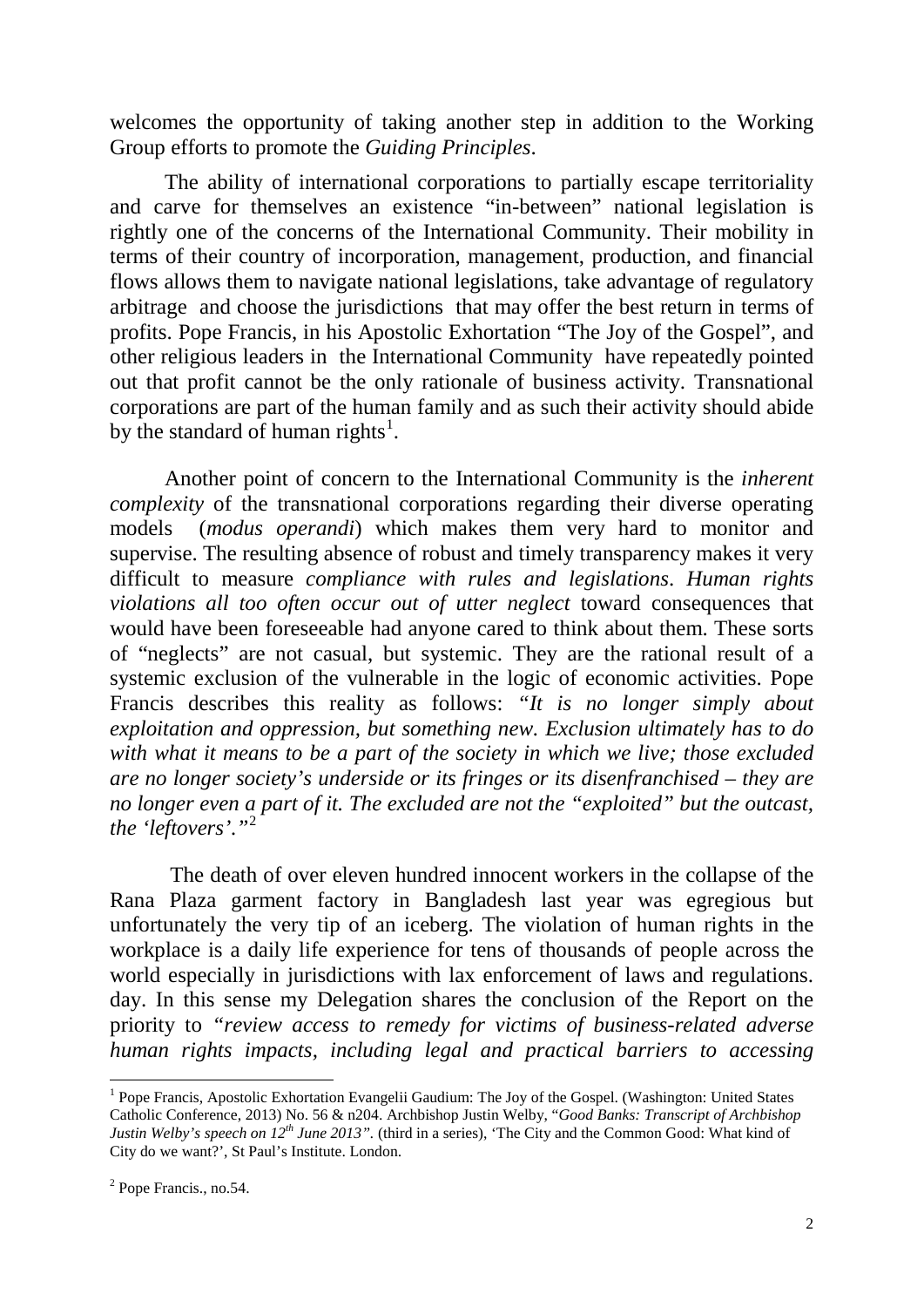*courts, and the availability and effectiveness of State-based non-judicial mechanisms"*.

Another significant challenge to a State-driven International order and the application of the *Guiding Principles* is the emergence of transnational corporations as *global players* with multiple centres of operation. The size of their operation, their numbers of workers, their financials flows allow them not only to be "just another player in the market," but to shape significantly laws and rules, markets and societies to their own advantage and purpose. That corporations have a *social role* through the "social license to operate" that is granted to them by societies through their government agencies is not some novelty but unfortunately a forgotten dimension of modern business school curricula. Both the Church and the International Community assert that beside legitimate profit, economic enterprise *must work for the common good*. For globalization to be true to humanity, these corporations have to abide by the standard of human rights and must assume their share of responsibility toward the common good. $3$ 

## Mr. President,

The Delegation of the Holy See is aware that there are no easy solutions for addressing the multifaceted and complex challenges of business and human rights, or for providing the effective remedy and accountability that victims are legitimately seeking as a matter of urgency. Addressing those challenges and effectively managing business-related human rights risks requires sustained attention and a "smart mix" of regulatory and policy approaches and incentives. The constructive and welcome engagement of all stakeholders in international economic and commercial matters will help to achieve an integral development and solidarity which is grounded in a vision of the future that guarantees an equitable distribution of resources and is responsive to the interdependence of people.<sup>[4](#page-2-1)</sup>

The Commentary to the Foundational Principle 11 states the universality of human rights and therefore the responsibility of corporations operating at transnational levels: "*The responsibility to respect human rights is a global standard of expected conduct for all business enterprises wherever they operate. It exists independently of States' abilities and/or willingness to fulfil their own human rights obligations, and does not diminish those obligations. And it exists over and above compliance with national laws and regulations protecting* 

<span id="page-2-0"></span> $3$  Pope Francis, Ibid., no. 203 & 205.

<span id="page-2-1"></span><sup>4</sup> Cf. Pontifical Council for Justice and Peace, *Compendium of the Social Doctrine of the Church*, n. 373. Rome, 2004.